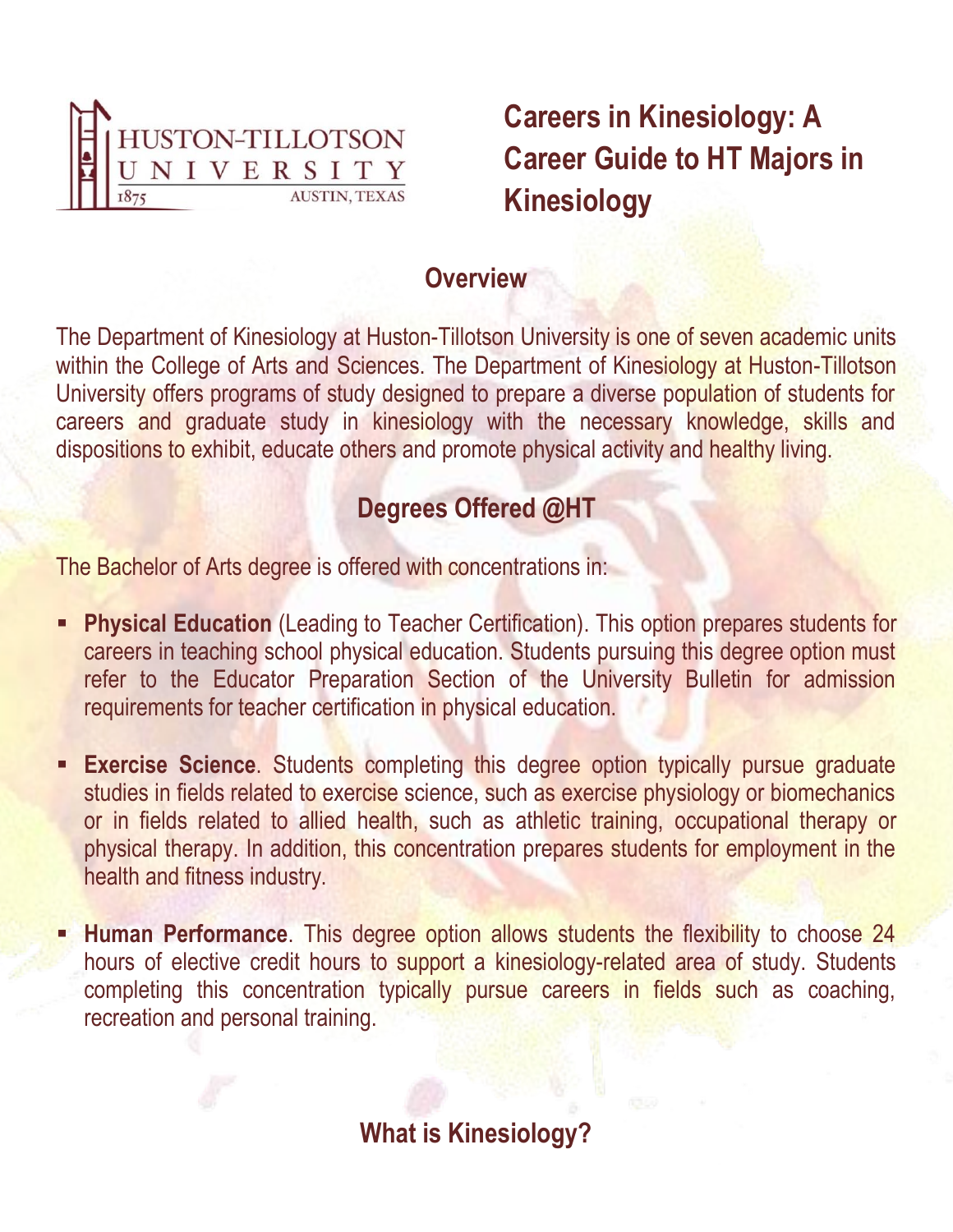The American Kinesiology Association defines kinesiology as "an academic discipline which involves the study of physical activity and its impact on health, society, and quality of life. It includes, but is not limited to, such areas of study as exercise science, sports management, athletic training and sports medicine, socio-cultural analyses of sports, sport and exercise psychology, fitness leadership, physical education teacher education, and pre-professional training for physical therapy, occupational therapy, medicine and other health related fields." At Huston-Tillotson University similar to other universities across the country, kinesiology has emerged as the undergraduate degree of choice for many students seeking careers in a variety of allied health/medical fields, as well as in more traditional areas such as personal fitness training, physical education, sport coaching and recreation.

## **Characteristics of Successful Students**

Integrity, Diversity, Excellence, Accountability and Leadership (I.D.E.A.L) are the foundational traits expected for all kinesiology students at Huston-Tillotson University. A successful student in this field must also exhibit the ability to work well with others, and a passion for physical activity as an integral part of a person's life.

## **Careers in Kinesiology**

Kinesiology is the study of physical activity and its impact on health, people and quality of life. Therefore, there are many exciting career opportunities associated with a degree in kinesiology. This is a list of job titles of entry-level positions for which graduates with a B.A. or B.S. in kinesiology might be hired:

### **Direct Career Opportunities:**

- Adapted physical activity specialist
- **Adapted physical education teacher**
- **Aquatics director**
- **Athletic administration in school or** college
- **Athletic trainer**
- College coach
- Corporate wellness manager
- **-** Director of youth camps/sport programs
- **Fitness instructor**
- Fitness technology consultant
- Intramural sports director
- **Performance trainer**
- **Personal trainer**
- Physical education teacher
- **Professional athlete**
- **Professional dancer**
- **Professional assistant coach**
- **Professional head coach**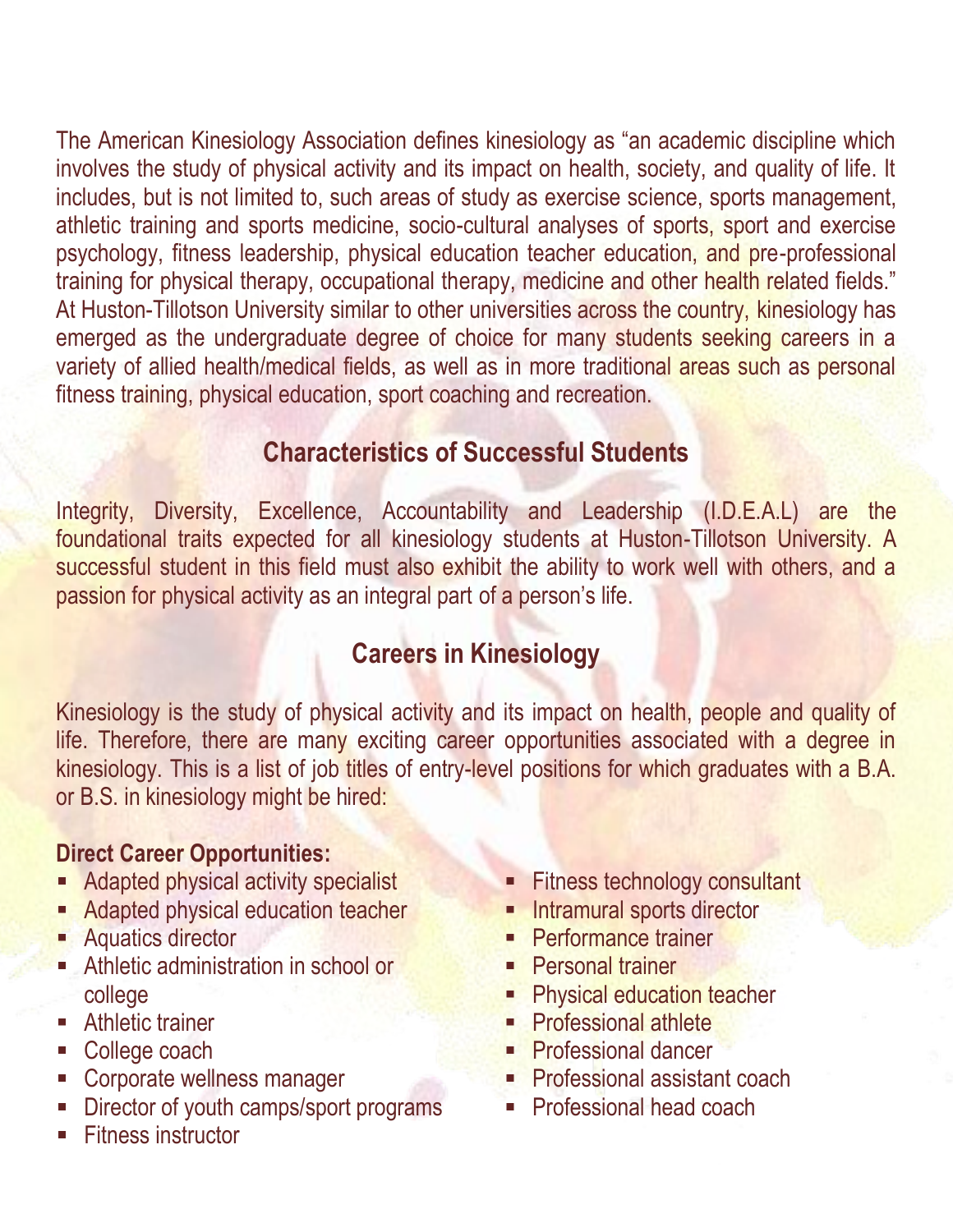- Program director at commercial fitness  $\overline{\phantom{a}}$ center
- Recreation specialist
- Recreational therapist
- School coach
- Sport information director

## **Less direct career options in kinesiology include:**

- Adventure trainer
- Activities director
- **Sports agent**
- Fitness club administrator
- Fitness club service manager
- **Nutritionist**
- Sport journalist
- Sport management
- Sports marketing
- Sports officiating
- Strength and conditioning coach
- Physical activity consultant
- Outdoor recreation instructor
- Park administrator
- **Sports massage therapist**
- **Sportscaster**
- **Sportswriter**

## **Career options requiring graduate or further post-secondary school in kinesiology include:**

- College professor
- **Biomechanist**
- **EXEC** Cardiac rehabilitation specialist
- Cardiovascular fitness instructor
- Chiropractic physician
- Dance movement therapist
- **Physical activity epidemiologist**
- **Exercise physiologist**
- Massage therapist
- Medical doctor and related medical professions

### **Physical therapist**

- **Physician's assistant**
- Professor of kinesiology
- Registered nurse
- Respiration therapist
- Sports historian
- Sports medicine
- Sport psychologist
- Sports researcher
- Sports physician
- **Sports and fitness equipment designer**
- **Sports facilities architect**

**-** Occupational therapist

**Professional Organizations in Kinesiology**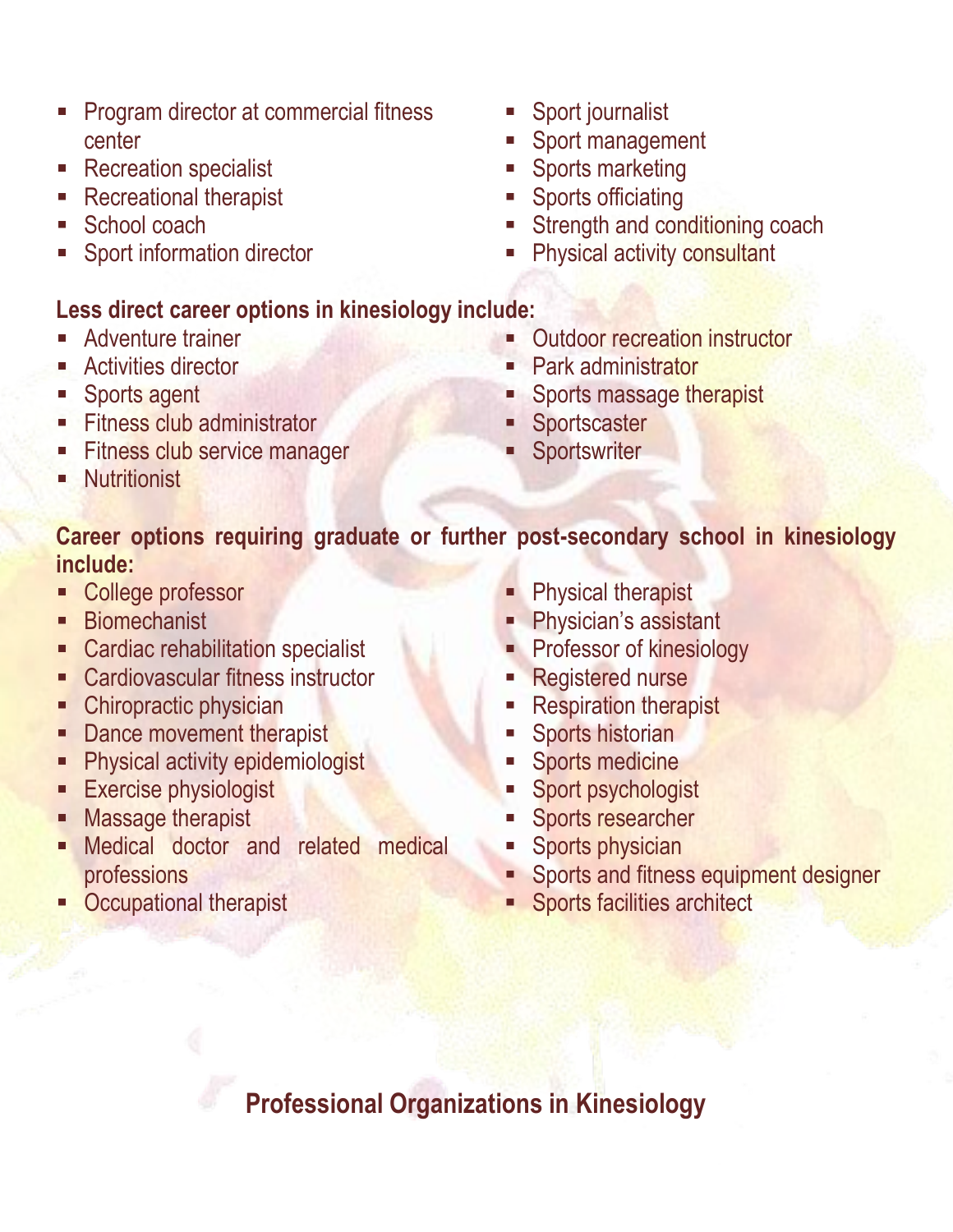Professional organizations or scholarly societies in kinesiology are entities seeking to further advance, develop, advocate or strengthen the interests of individuals engaged in the field of kinesiology, the recognition of the profession and the public interest. There are a number of professional organizations in kinesiology, including but not limited to:

### **Society of Health and Physical Educators of American (SHAPE)**

1900 Association Drive, Reston, VA 20191-1598 Phone: (703) 476-3400/(800) 213-7193 Website: <http://www.shapeamerica.org/>

#### **American College of Sports Medicine (ACSM)**

401 West Michigan Street, Indianapolis, IN 46202-3233 Phone: (317) 637-9200 Website: [www.acsm.org](http://www.acsm.org/)

#### **Texas Association for Health, Physical Education, Recreation and Dance (TAHPERD)**

7910 Cameron Road, Austin, Texas 78754 Phone: (512) 459-1299 Website: [www.tahperd.org](http://www.tahperd.org/)

#### **International Council for Health, Physical Education, Recreation, Sport and Dance (ICHPER-SD)**

1900 Association Drive, Reston, VA 20191-1598 Phone: (703) 476-3462 Website: [http://www.ichpersd.org](http://www.ichpersd.org/)

#### **National Strength and Conditioning Association (NSCA)**

1885 Bob Johnson Drive, Colorado Springs, CO 80906 Phone: (800) 815-6826/(719) 632-6722 Website:<https://www.nsca.com/>

### **National Athletic Trainers Association (NATA)**

1620 Valwood Parkway, Suite 115, Carrollton, TX 75006 Phone: (214) 637-6282 Website:<https://www.nata.org/>

## **Internships and Experiential Opportunities**

Consistent with the university's career paths initiative, all concentrations in kinesiology at Huston-Tillotson University expose students to hands-on experiential learning opportunities, practicums and internship experiences designed to provide students with a seamless path from college to career. Students should consult with their faculty adviser regarding these opportunities for more information.

**Career and Graduate Development Center**